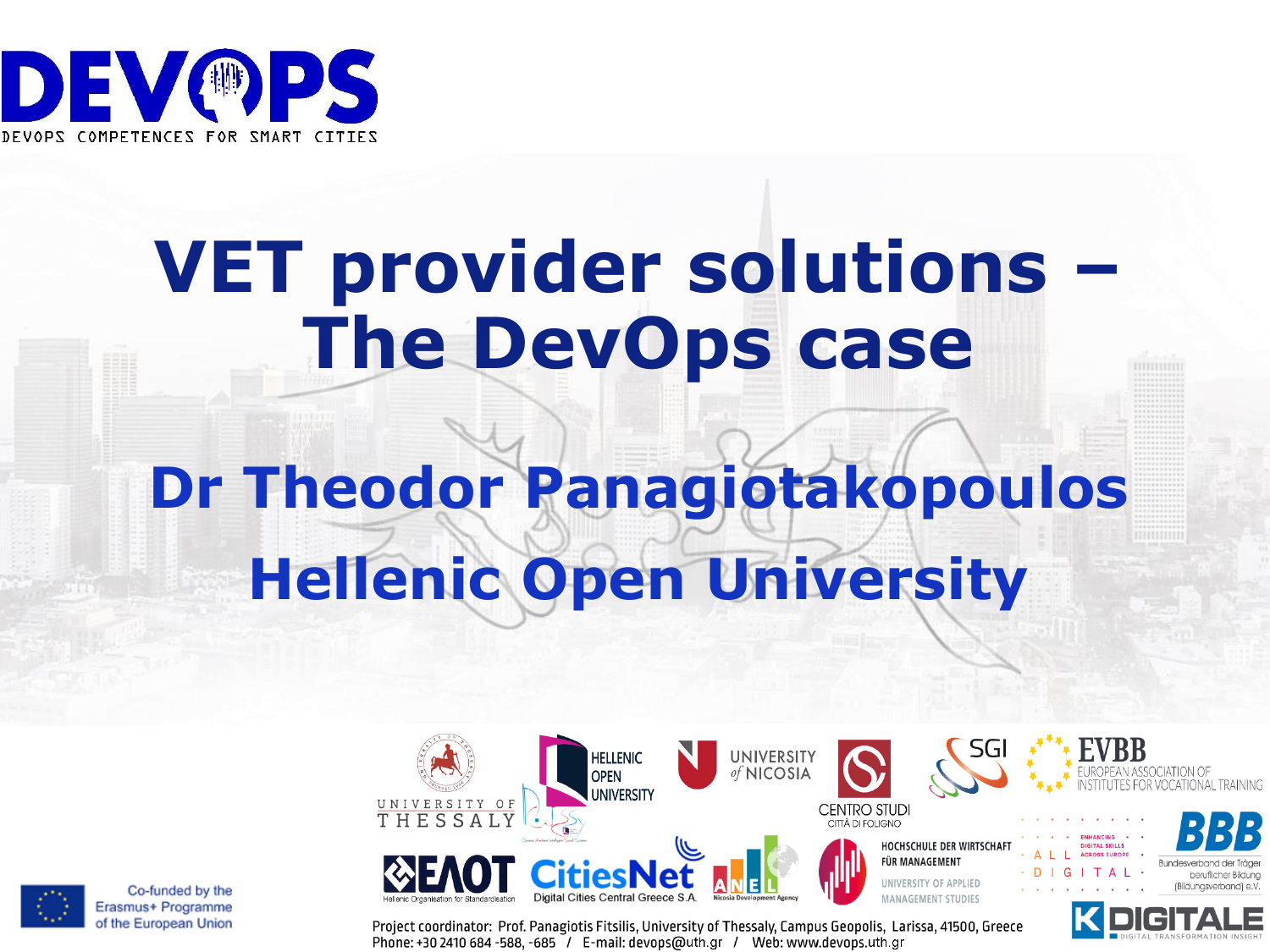

Identify Europe-wide emerging job profiles for smart cities DevOps professionals along with their competences

Instructional planning (VET curricula, training methodology, content selection and development)

Pilot training

Continuous assessment

Develop a community of practice for smart city training needs

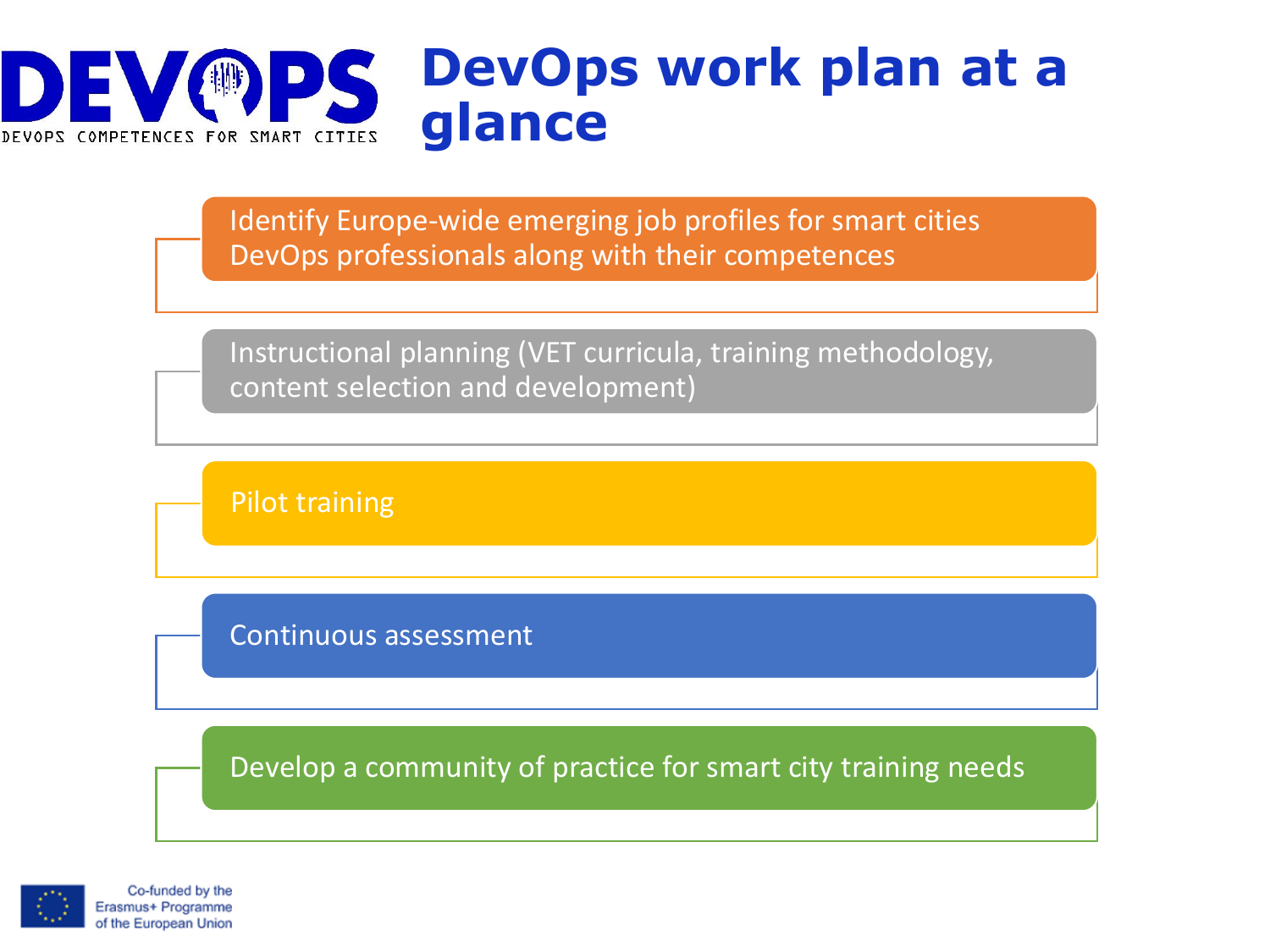

#### Extended survey of the smart cities sector's needs and requirements



- Study of similar projects
- Review of competence frameworks (e.g. eCF) and ESCO database
- Search for press releases/publications/announcements of smart cities administrations
- Survey of VET offer for the smart cities sector



- Quantitative questionnaire to more than 60 smart city experts
- Interviews with smart city professionals
- Job roles' competence questionnaire

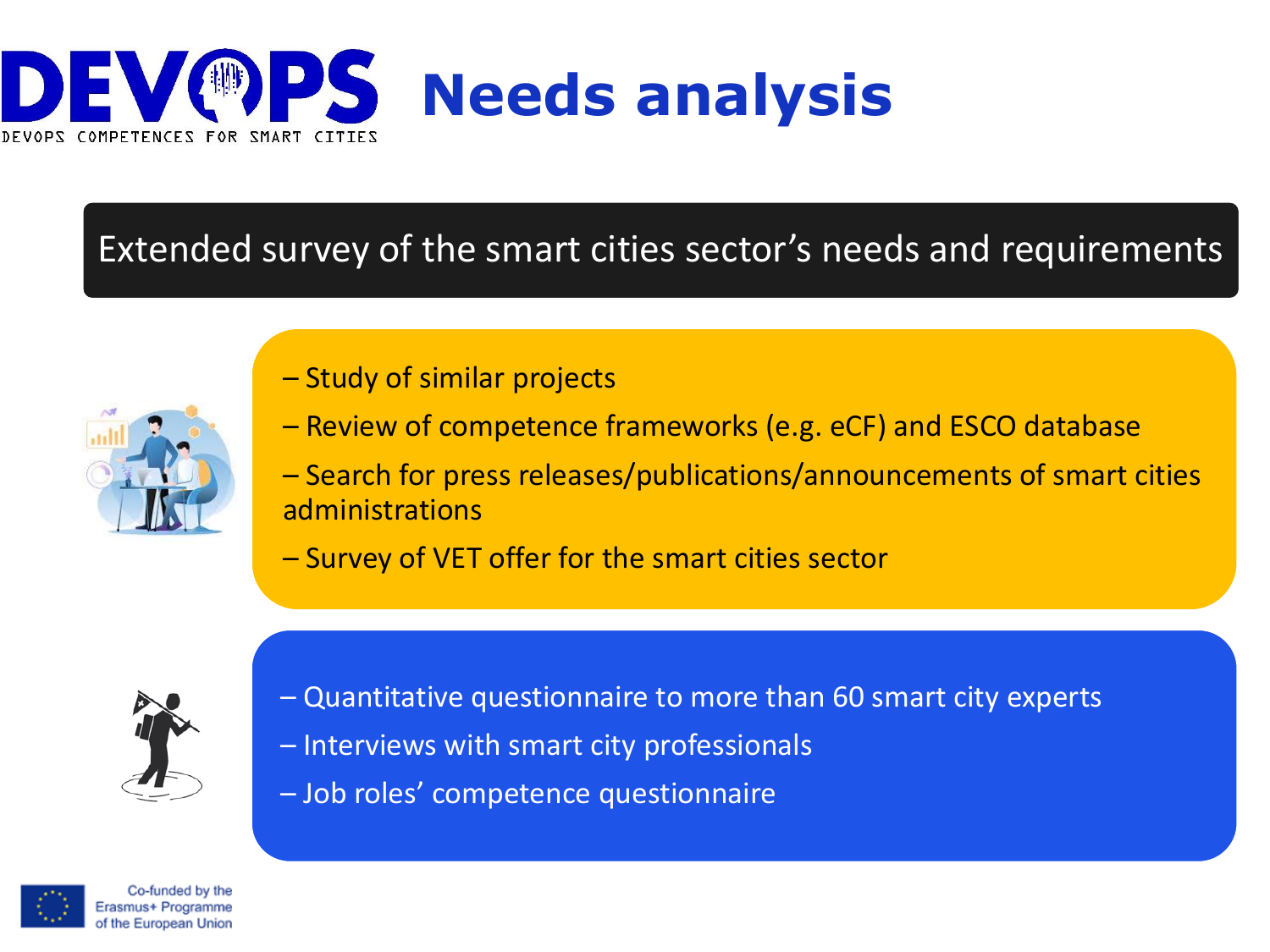



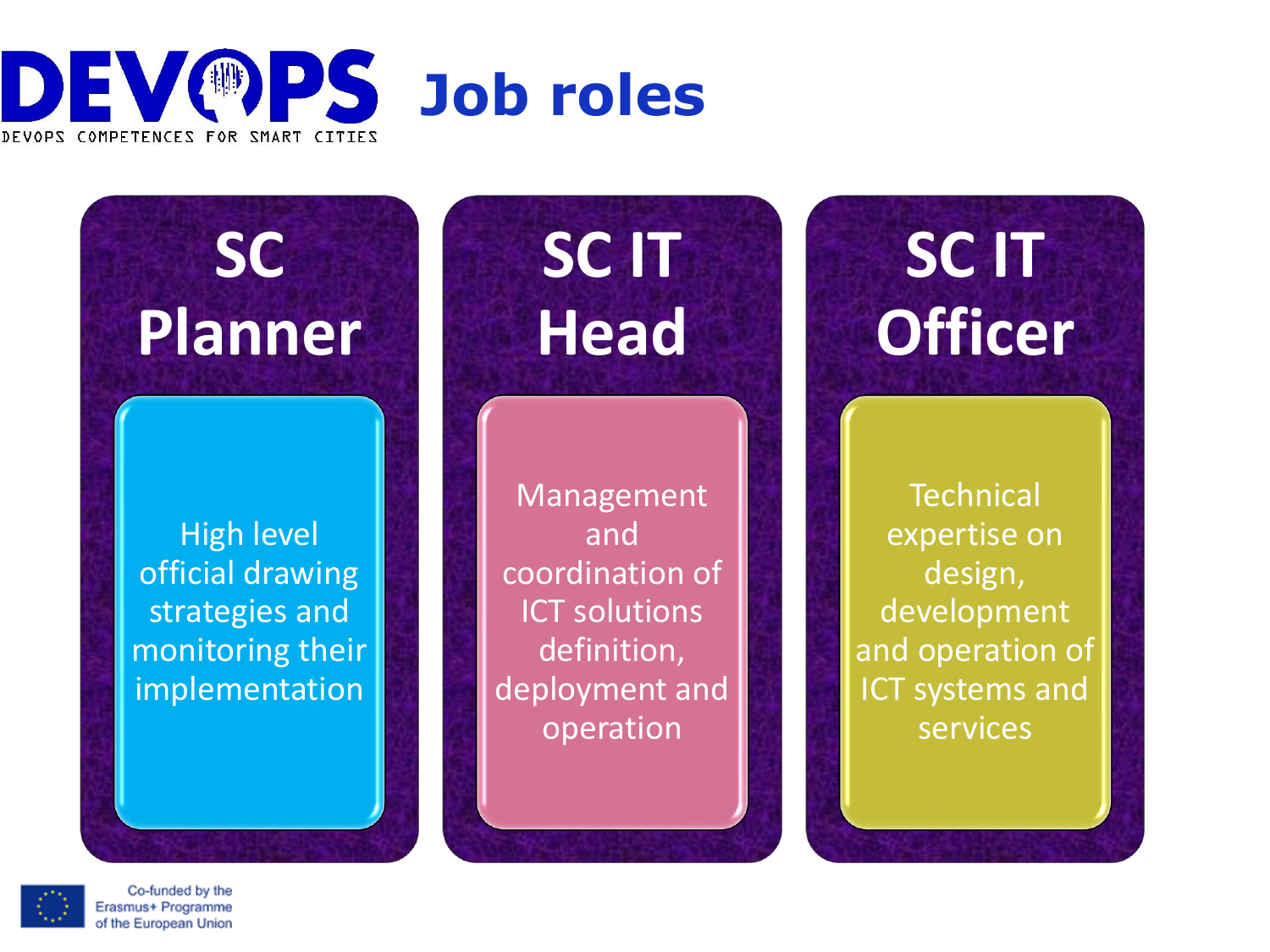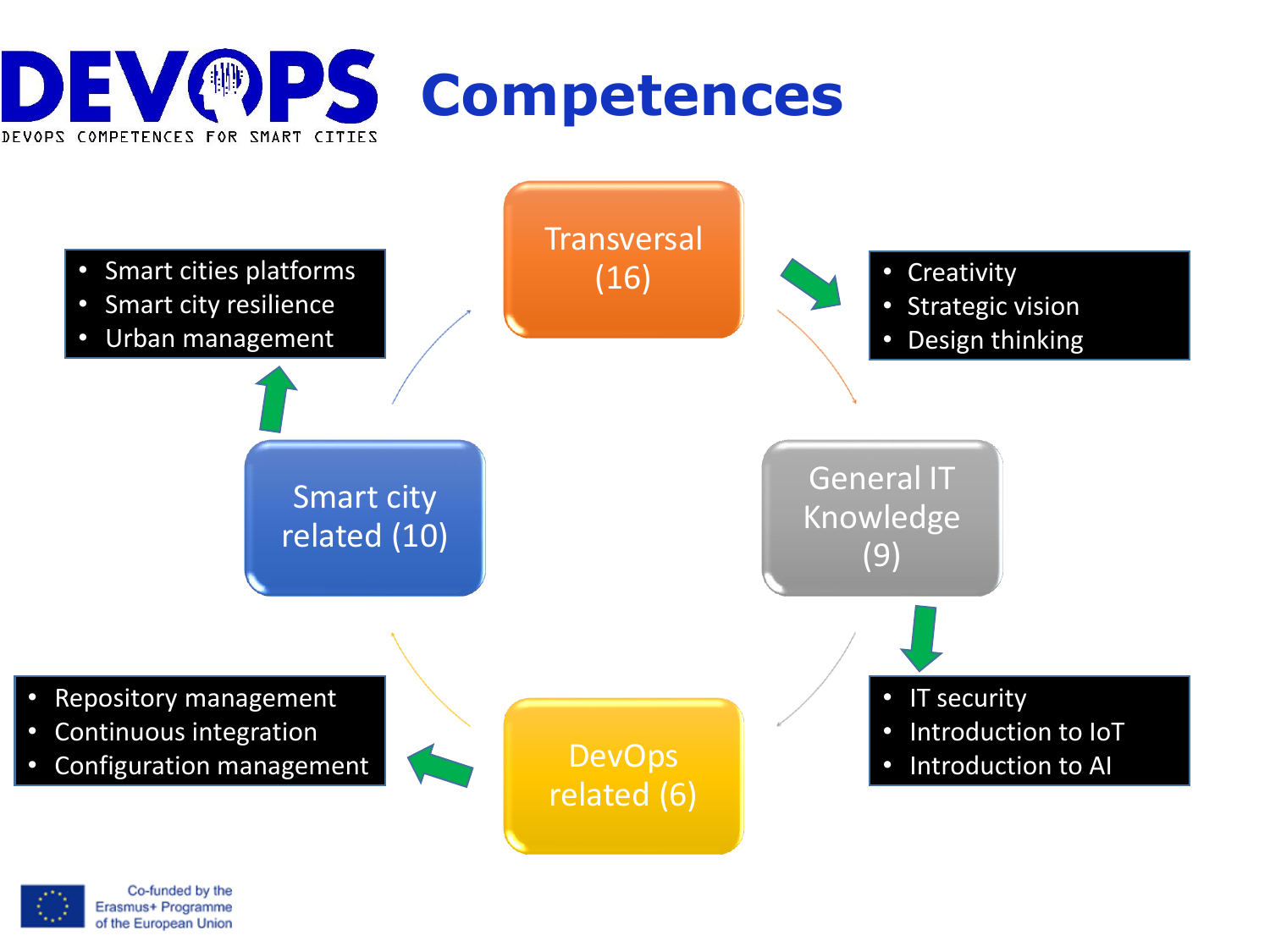

- ➢ Based on the **needs analysis** phase
- $\triangleright$  Questionnaires filled by smart city experts/professionals delineated **optional and mandatory competences** per job role
- ➢ Compilation of **four national reports** (Greece, Cyprus, Italy and Germany)
- ➢ Creation of **three VET curricula**  one for each job role – considering mandatory competences

| и                                     | Smart City:<br>Planner¤ |                 | <b>SC</b> -IT-Head¤ |                 | <b>SC.IT.Officerti</b> |                 |
|---------------------------------------|-------------------------|-----------------|---------------------|-----------------|------------------------|-----------------|
| <b>Transversal skills¤</b>            | wamatow                 | <b>Curiomal</b> | <b>Manatement</b>   | <b>Curiomal</b> | <b>Wamatawa</b>        | <b>Curiomal</b> |
| <b>TRANSVERSAL-SKILLS¤</b>            |                         |                 |                     |                 |                        |                 |
| 1. Creativity #                       | XXXXX                   | 'n              | XXXXX               | π               | <b>XXXII</b>           | Xи              |
| 2. Entrepreneurial Thinking¤          | XXXXX                   | Ħ               | XXXXX               | Ħ               | <b>XXXXXII</b>         | Xи              |
| 3. Ability to work in a Team-         | XXXXX                   | Ħ               | XXXXX               | π               | <b>XXXXX</b>           | π               |
| (including-co-operating-in-an-ad-hoc- |                         |                 |                     |                 |                        |                 |
| fashion; being co-operative)n         |                         |                 |                     |                 |                        |                 |
| 4. Social Skills #                    | XXXXX                   | 'n              | XXXXX               | Ħ               | <b>XXXXX</b>           | Ħ               |
| 5. Ambiguity Tolerance #              | XXXH                    | Xи              | XXXH                | 'n              | ∙Хи                    | XXXII           |
| 6. Motivation to Learn (&             | XXXXX                   | 'n              | XXXXX               | ۵               | <b>XXXXX</b>           | Ħ               |
| Continuous·Learning)¤                 |                         |                 |                     |                 |                        |                 |
| 7. Emotional Intelligencex            | ххххи                   | Ħ               | XXXXX               | п               | n                      | XXXXx           |
| 8. Strategic Vision & Strategy        | XXXX¤                   | n               | XXXXX               | 'n              | Хн                     | XXXX            |
| Development (including switching -    |                         |                 |                     |                 |                        |                 |
| from operational to strategic.        |                         |                 |                     |                 |                        |                 |
| competences)¤                         |                         |                 |                     |                 |                        |                 |
| 9.-Intercultural-Skills¤              | XXXX¤                   | Ħ               | <b>--XXXXII</b>     | Х¤              | ۰X¤                    | XXXII           |

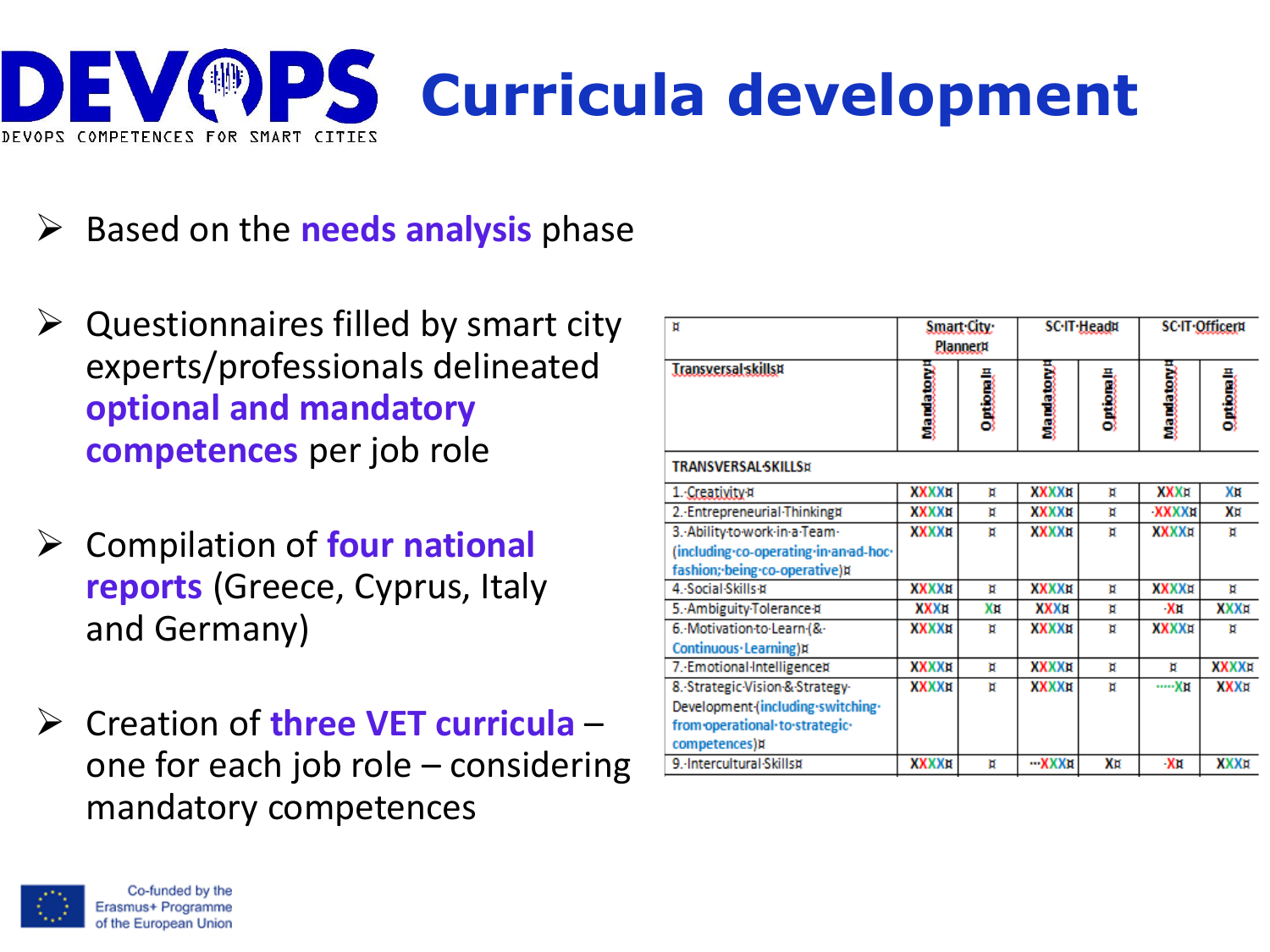



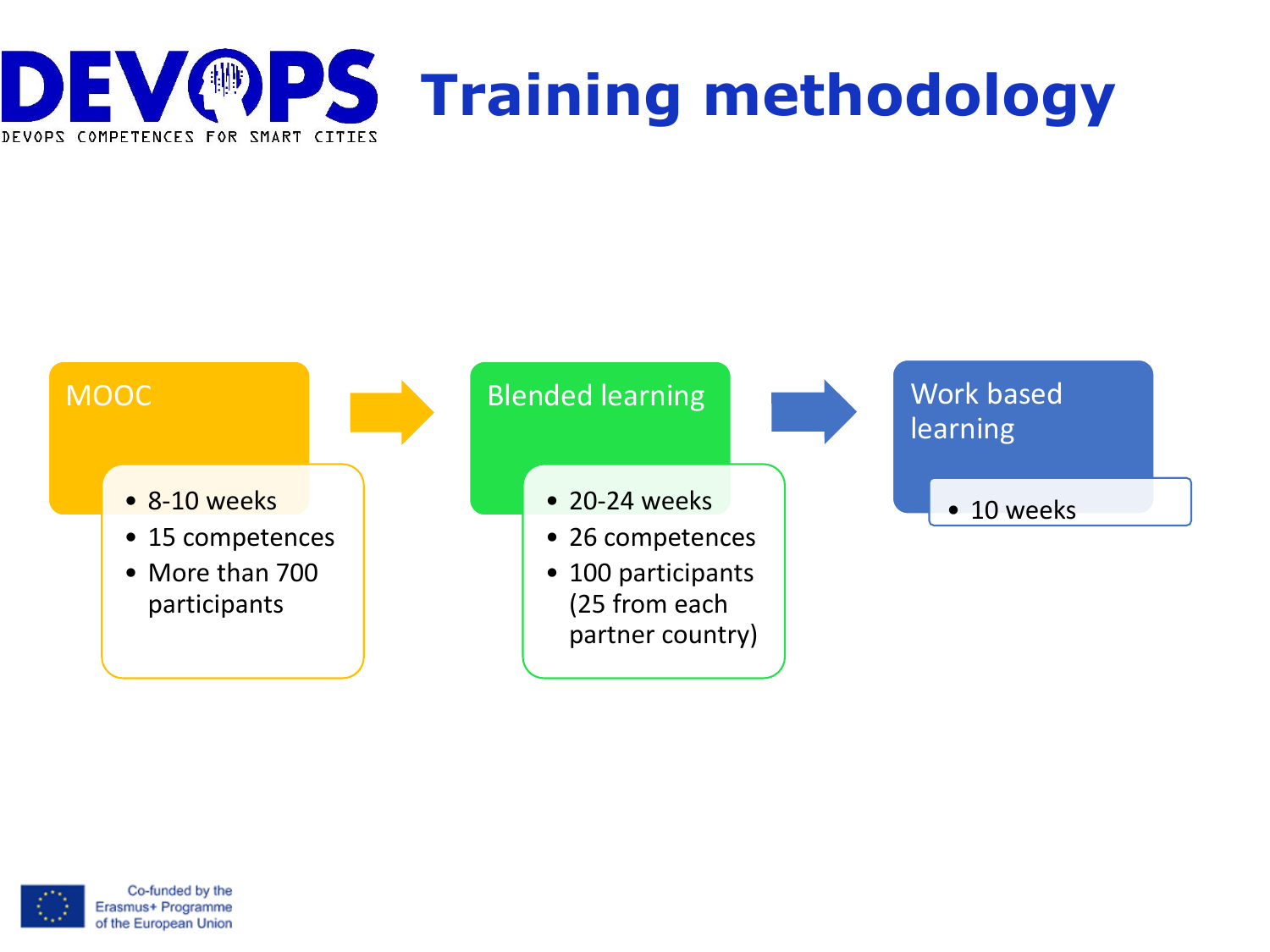

- ➢ Instructional design framework based on the **ADDIE model**
- ➢ Competences as **training modules**
- ➢ Definition of **learning outcomes**
- ➢ Own production of **suitable content**



➢ Integration of **freely available resources** to complement the main learning objects (e.g. videos, articles, etc.)

**ECVET** points allocation to each training module

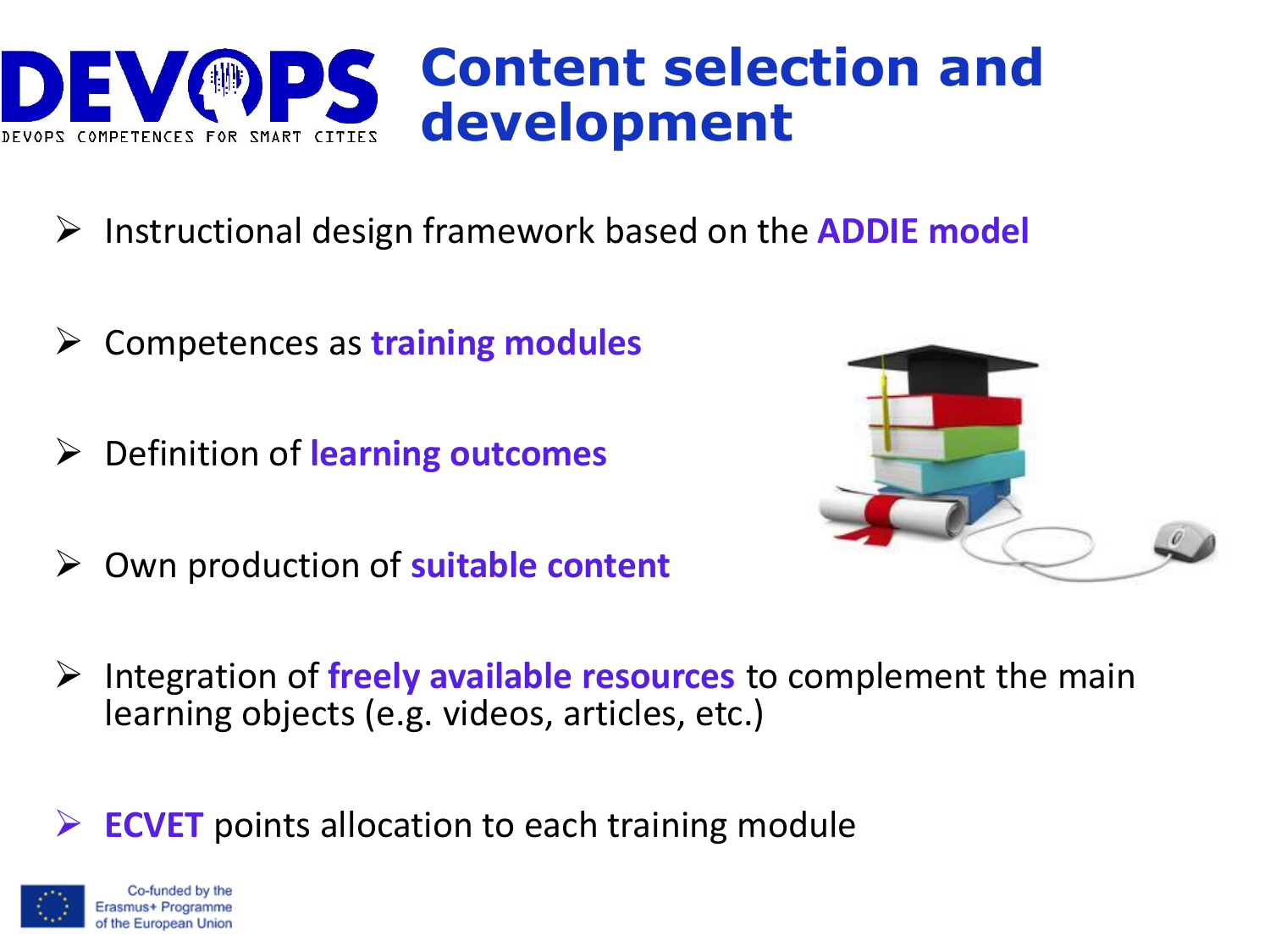

### **MOOC**

#### **Syllabus**

- ➢ **15 competences** from all competence categories
- ➢ Estimated **effort** 5-10 h/week
- ➢ **English** language
- ➢ No **prerequisites**
- ➢ No **fees**
- ➢ **Duration** 3 months
- ➢ **Certification** awarded
- ➢ **980 registrations**



| Week | <b>Starting Date Module</b> |                                                                        |  |  |
|------|-----------------------------|------------------------------------------------------------------------|--|--|
|      |                             |                                                                        |  |  |
| 1    | 19/10/2020                  | Creativity                                                             |  |  |
| 2    | 26/10/2020                  | DevOps Basic Concepts, Culture and Practices                           |  |  |
| 8    | 02/11/2020                  | <b>Entrepreneurial Thinking</b>                                        |  |  |
| 4    | 09/11/2020                  | <b>Basic Concepts of Cloud Computing</b>                               |  |  |
|      | 09/11/2020                  | <b>Basic Concepts of Data Analytics</b>                                |  |  |
| 5    | 16/11/2020                  | Project & Process Management (part 1)                                  |  |  |
|      | 16/11/2020                  | <b>Stakeholder Management</b>                                          |  |  |
| 6    | 23/11/2020                  | <b>Motivation to Learn</b>                                             |  |  |
|      | 23/11/2020                  | Ability to Work in Teams                                               |  |  |
| 7    | 30/11/2020                  | <b>Reflection Week</b>                                                 |  |  |
| 8    | 07/12/2020                  | <b>Strategic Vision</b>                                                |  |  |
|      | 07/12/2020                  | <b>Smart Cities Platforms</b>                                          |  |  |
| 9    | 14/12/2020                  | <b>Basic Concepts of Internet of Things</b>                            |  |  |
|      | 14/12/2020                  | <b>Social Skills</b>                                                   |  |  |
| 10   | 04/01/2021                  | System and Software Architecture                                       |  |  |
|      | 04/01/2021                  | <b>Smart Cities Business Models and</b><br><b>Financial Management</b> |  |  |
| 11   | 11/01/2021                  | <b>Reflection Week</b>                                                 |  |  |
|      |                             |                                                                        |  |  |